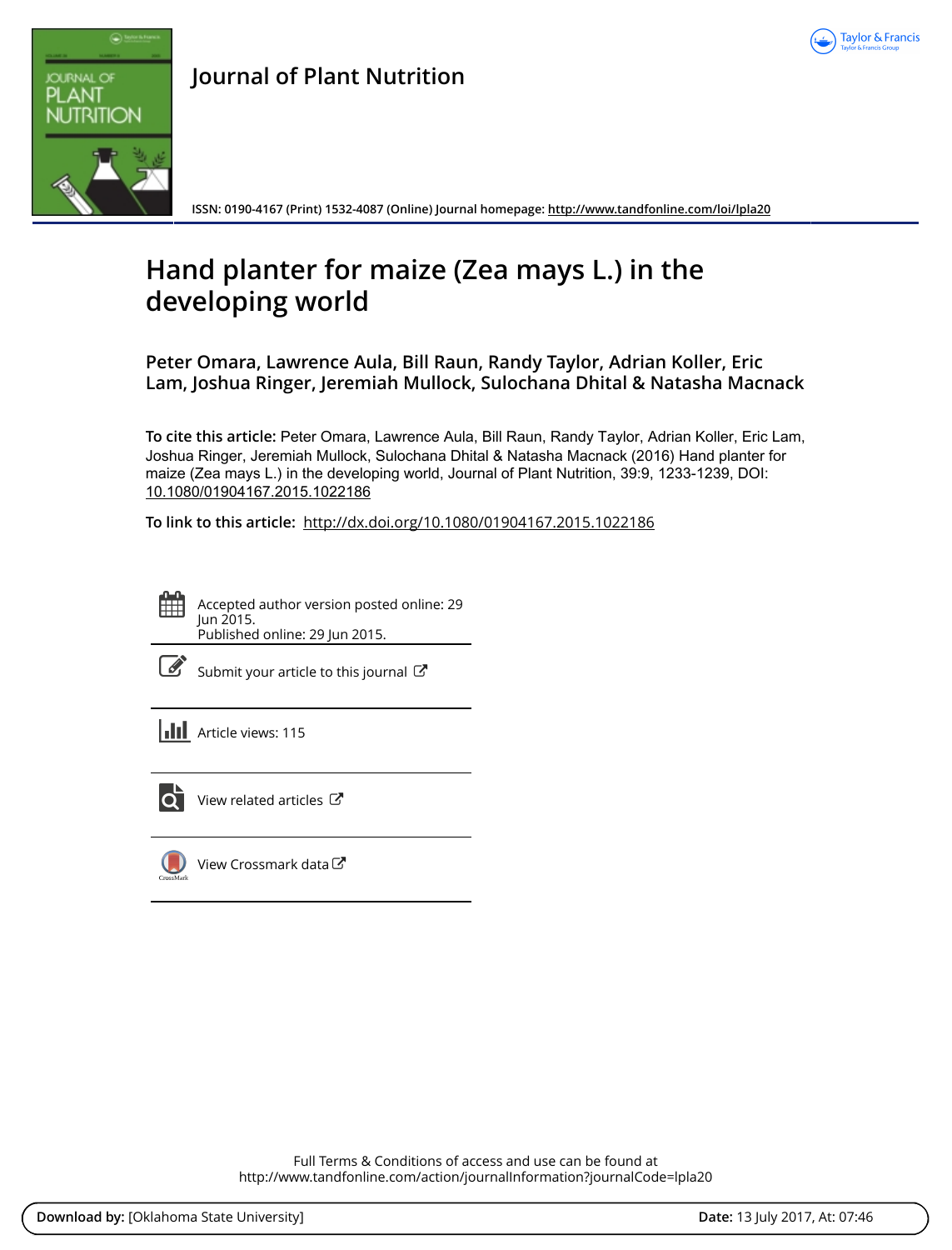

# Hand planter for maize (Zea mays L.) in the developing world

Peter Om[a](#page-1-0)ra<sup>a</sup>, Lawrence Aula<sup>a</sup>, Bill Raun<sup>a</sup>, Randy Taylor<sup>[b](#page-1-0)</sup>, Adrian Koller<sup>b</sup>, Eric Lam<sup>b</sup> , Joshu[a](#page-1-0) Ringer<sup>c</sup>, Jeremiah Mullock<sup>a</sup>, Sulochana Dhital<sup>a</sup>, and Natasha Macnack<sup>a</sup>

<span id="page-1-1"></span><span id="page-1-0"></span><sup>a</sup>Department of Plant and Soil Sciences, Oklahoma State University, Stillwater, OK, USA; <sup>b</sup>Biosystems and Agricultural Engineering, Oklahoma State University, Stillwater, OK, USA; <sup>c</sup>Indigedev LLC, Stillwater, OK, USA

#### **ABSTRACT**

Third world maize (Zea mays L.) production is characterized by having extremely low yields, attributed in part to the poor planting methods employed. Maize planting in most third world countries involves placing 2–3 seeds per hill, with hills being roughly 30 cm apart. The variability in seeds per hill and distance between hills result in heterogeneous plant stands that are directly responsible for lower yields. Oklahoma State University (OSU) has developed a durable hand planter with a reciprocating internal drum that delivers single maize seeds per strike and that can also be used for midseason application of urea fertilizer. The hand planter is 1.4 m in length, 5.8 cm in diameter, and weighs 1.9 kg when empty. The seed hopper has the capacity to hold 1 kg of seed and the tip has a sharp pointed shovel which can deliver seed to a planting depth of 5 cm in no-till and tilled soils. The current prototype has been comprehensively tested and evaluated to deliver at least 80% single seeds (singulation), with 0% misses and work well across varying seed sizes (2652–4344 seeds/kg) and different operators. Using the OSU hand planter, third world maize producers with average yields of 2.0 Mg  $ha^{-1}$  could increase yields by 20%.

#### ARTICLE HISTORY

Received 13 March 2014 Accepted 25 June 2014

#### **KEYWORDS** Hand planter; maize; plant population

# Introduction

Maize is one of the most important cereal crops in the world and serves as a source of food and income for many communities around the globe. In the developing world, maize is a staple caloric source accounting for as much as 50% of that consumed in some African countries (FAO, [2011](#page-7-0)). Current annual global maize production is estimated to be about 883 million MT of which roughly 180 million MT (20% of world production) is produced in Latin America and Africa (FAO, [2011\)](#page-7-0). Ray et al. ([2013\)](#page-7-1) argued that the production level in third world countries where maize is so important needs to be doubled in order to meet the rising population demand by 2050. However, the development of soil fertility and improved production techniques has fallen behind in many of these countries, resulting in average yields as low as  $1.8 \text{ Mg ha}^{-1}$  (FAO, [2011](#page-7-0)). Adoption of more efficient production practices are needed to overcome the low productivity commonplace in the third world (Plessis, [2003](#page-7-2)). Intervention by government, non-governmental organizations, and other development partners has focused on developing higher yielding varieties. However, Shiferaw et al. ([2011\)](#page-7-3) noted that using high yielding varieties will not necessarily increase maize yields, unless complemented with improved agronomic practices. In addition, Heisey and Mwangi [\(1996](#page-7-4)) noted that yield increases rather than area expansion will become

CONTACT Bill Raun bill.raun@okstate.edu Department of Plant and Soil Sciences, Oklahoma State University, 044 Agricultural Hall, Stillwater, OK 74078, USA.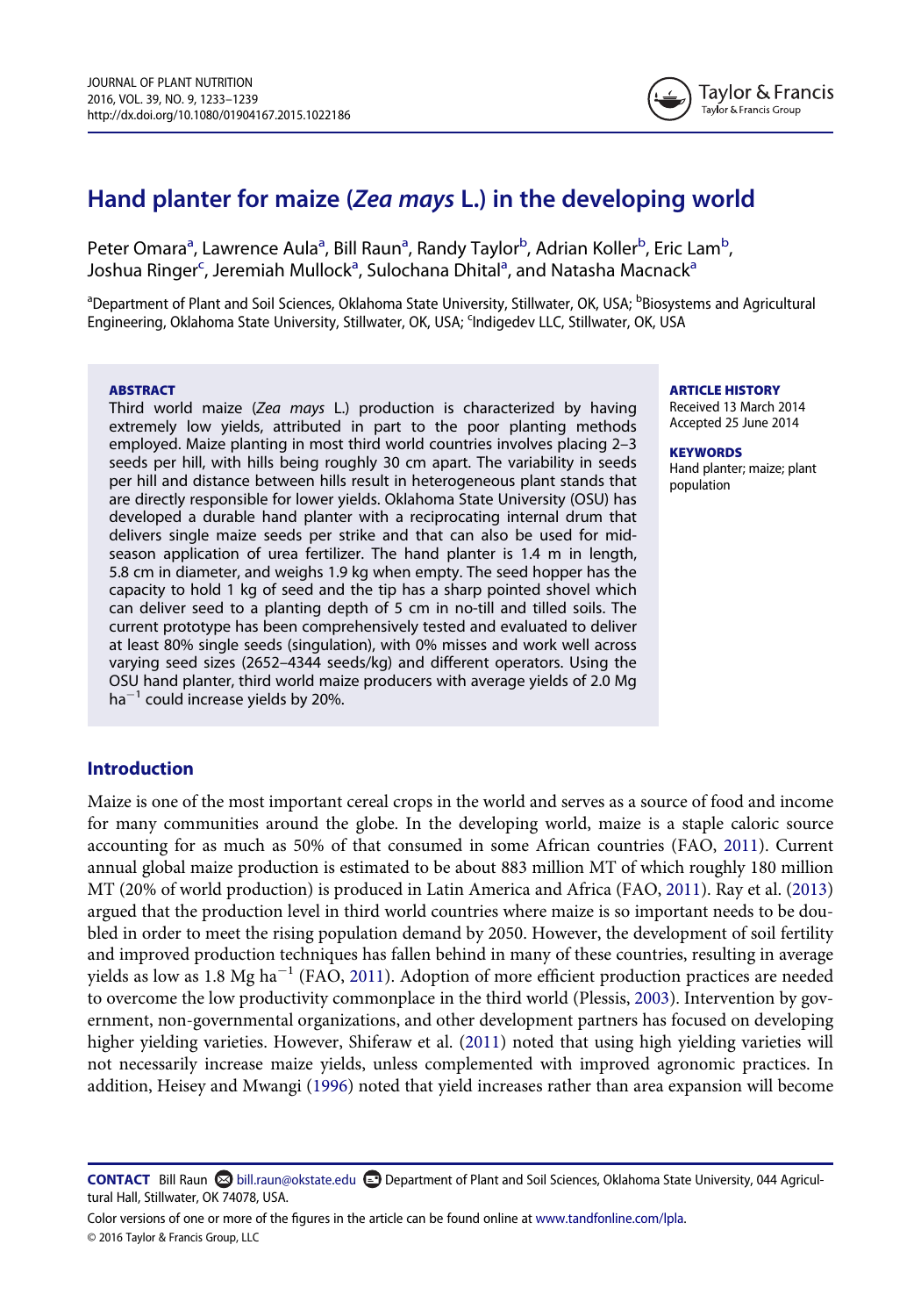1234  $\Rightarrow$  P. OMARA ET AL.

progressively more important for increasing crop production as agricultural land is becoming scarce in sub-Saharan Africa.

In developed countries, maize is planted using mechanized planters that deliver single seeds at equal depths and spacing resulting in homogenous plant stands and increased yields. Production practices currently used for maize planting in developing countries are labor intensive and inefficient (Pradhan et al., [2011](#page-7-5)). The poor socio-economic conditions of farmers in most developing countries have limited maize planting mechanization; in many of these countries, maize planting is associated with the use of a heavy stick planter and hand hoes (Adjei et al., [2003\)](#page-6-0). The stick consists of a wooden shaft with a pointed metal tip to penetrate the soil thus making a hole or depression for seed placement (FAO, [2010\)](#page-7-6). Traditional planting techniques consist of placing 2–3 seeds within the hole (shaft/tip depression created when striking the ground, commonly referred to as "hill") and then seeds are covered by the surrounding soil. The process is labor intensive, results in multiple seeds per hill, and non-uniform plant stands (Aikins et al., [2010](#page-6-1)).

Non-uniform plant stands can increase inter-plant competition and decrease yields (Nafziger et al., [1991\)](#page-7-7). Doerge et al. [\(2002\)](#page-7-8) reported that for every 1-inch improvement in the standard deviation of equidistant plant spacing, yields could be increased up to 0.25 Mg ha<sup>-1</sup>. The authors also found that when plants were within a 0.05–0.07 m of the perfect equidistant spacing maximum yield level determined on a by-plant basis were achieved. Boomsma et al. ([2009\)](#page-6-2) noted a reduction in grain yield with an increase in plant densities where no nitrogen was applied. This is possibly due to increased plant competition for limited soil nutrients. In addition to potential yield and economic losses, seeds are often pre-treated with fungicides, introducing a health risk to the farmer when seeds are handled by hand. These factors and the high price that producers pay for acceptable maize seed make the improved use of this resource necessary. Chim et al. ([2014\)](#page-6-3) showed that 1 seed per hill at 0.16-m spacing, increased yields by 0.2–0.9 Mg ha<sup> $-1$ </sup> compared to planting 2–3 seeds at 0.32- and 0.48-m plant spacing.

The development of a planter with the ability to make a hole and release a single seed upon penetration of the soil would improve homogeneity of the plant population, decrease intra-specific competition, and improve yield potential. The objective of this work was to design and test a hand-operated, lightweight planter that could reliably deliver one seed per strike in various soil textures and tillage systems, regardless of seed size and operator.

# Materials and methods

# Prototype description and operation

Oklahoma State University has developed a hand planter that weighs 1.9 kg, with the capacity to contain up to 1 kg of seed of various sizes. The seed hopper/handle is made of a polyvinyl chloride (PVC) round pipe with a diameter of 5.8 cm [\(Figure 1\)](#page-2-0). Attached to the hopper is a seed metering delivery system, which consists of a short tube containing a reciprocating drum, spring, and brush ([Figure 2](#page-3-0)). The

<span id="page-2-0"></span>

Figure 1. Side view of the maize hand planter showing (left to right) coupler, external housing, internal housing with rotating arm, spring, and planter tip, developed at Oklahoma State University.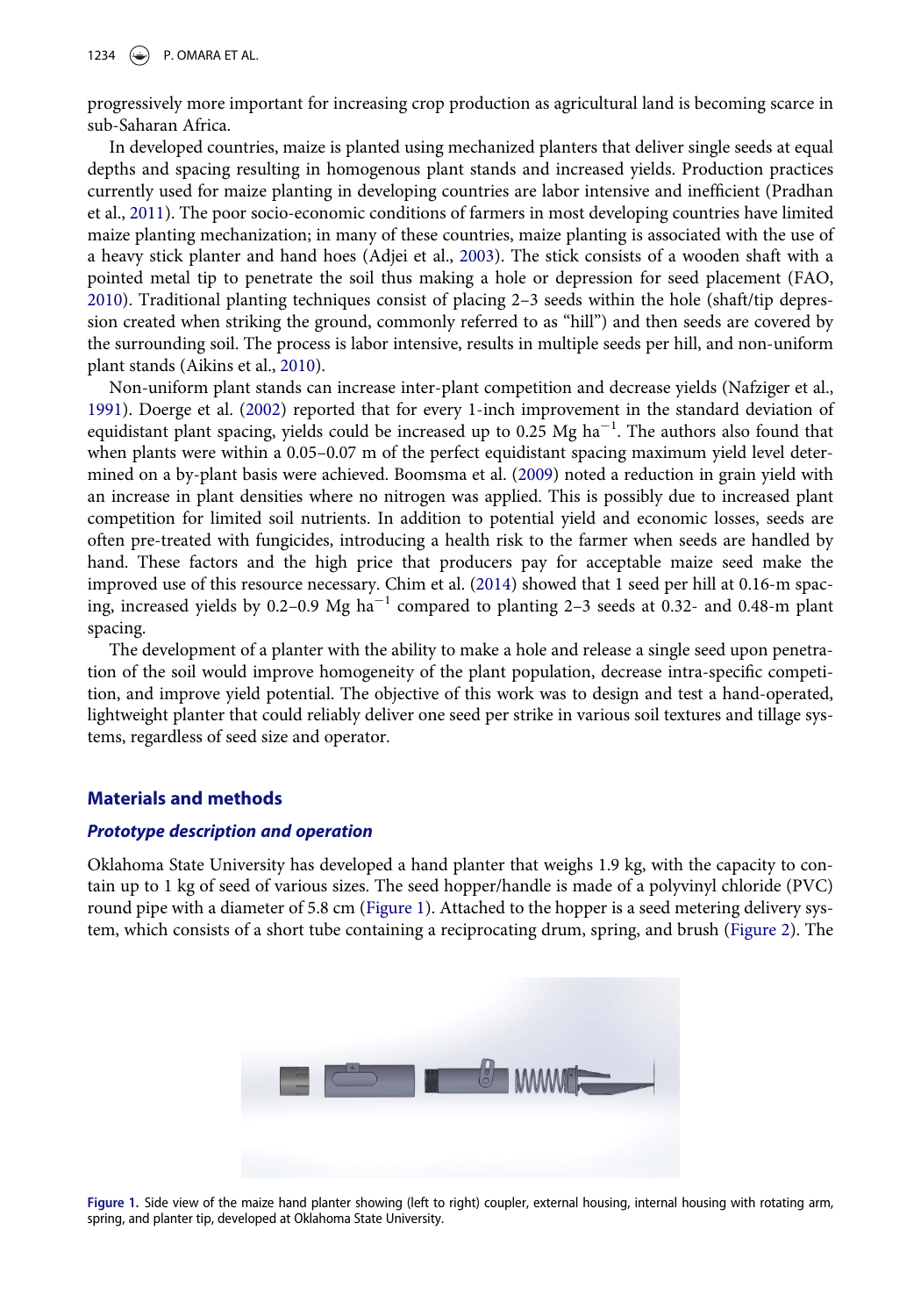<span id="page-3-0"></span>

Figure 2. Components of seed metering unit (left to right), including external housing, internal housing planter trip, rotating drum, rotating arm, connecting coupler, and internal spring, Oklahoma State University.

drum cavity depth and angle are crucial for determining the number of seeds that are released with each strike. The drum cavity is overladen with seed that feeds from the hopper, and via a reciprocating drum motion that receives one seed at a time using a brush that passes over the cavity, thus removing excess seeds. Brushes of differing tensile strength can be used as necessary for differing seed sizes and shapes. The movement of the drum is facilitated by the force applied on the spring when the planter is pressed downward. A sharp pointed tip/shovel is attached to the metering device that can plant seed to a depth of 5 cm in no-till and tilled soils when the planter tip penetrates the soil.

The planter is designed for "up-stroke" seed release, where the operator creates a hole in the soil by pushing the tip into the ground. This movement compresses a spring and rotates the drum to capture each seed in the drum cavity. When the spring is released on the "up-stroke," the drum rotates back to release the seed within the soil depression created by the tip. A down-stroke release is also possible by rotating the lever attached to the drum (requires altered design not shown in Figure 1 or 2). Representative rotating drums that were tested are shown to accommodate differing seed sizes [\(Figure 3\)](#page-3-1).

#### Variability in maize seeds

The inherent differences in maize seed size, weight, and shape can significantly affect the performance of the planter. Initially, the weight of seeds per kg was used as the only criterion for determining performance of the drum. Tests were conducted on seeds ranging from 2652 to 4344 seeds/kg [\(Table 1\)](#page-4-0). For a fixed cavity size, smaller seeds (>4000 seeds/kg) had more multiples with fewer misses compared to larger seeds (<3000 seeds/kg). With cavity size, depth, and angle design improvements, the number of singles was significantly improved, and the number of multiples and misses were reduced with repeated modification of the seed metering unit. Some seeds have the same density (seeds/kg) but have different shapes (medium flats, small round, large round, etc.). However, seed density (seeds/kg) and volume (seeds/L), determined via water displacement, were found to have a 1:1 relationship ([Figure 4](#page-4-1)). Thus, either method can be used to determine drum size for differing seed sizes.

<span id="page-3-1"></span>

Figure 3. Internal rotating drums with different cavity depths, sizes, and angles.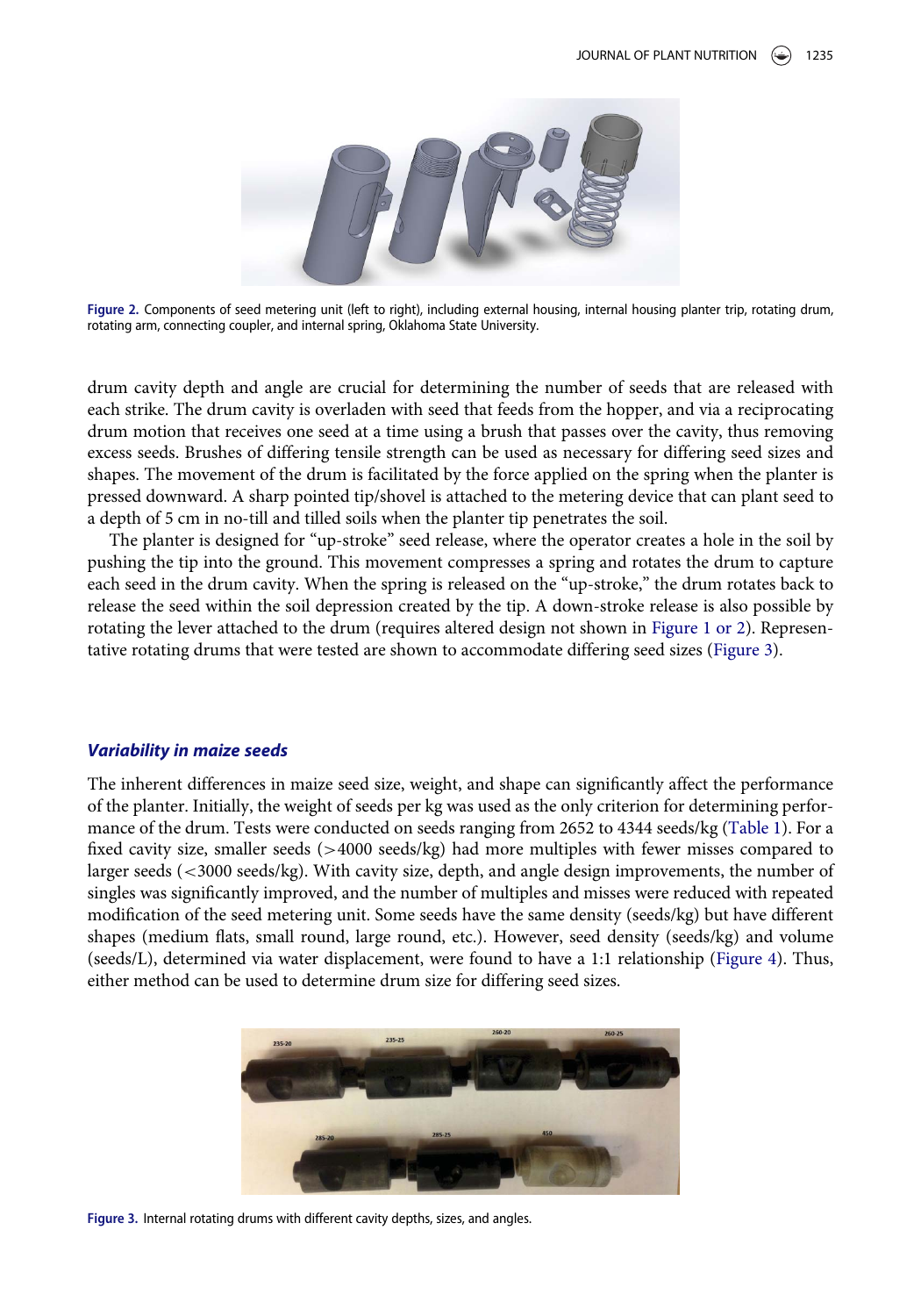1236  $\left(\bigstar\right)$  P. OMARA ET AL.

| Hybrid          | Density (seeds $kg^{-1}$ ) | Volume (ml $kg^{-1}$ ) |
|-----------------|----------------------------|------------------------|
| DKC 62-09       | 4210                       | 5263                   |
| DKC 62-26       | 4344                       | 5556                   |
| DKC 63-55       | 3263                       | 4255                   |
| <b>PO876HR</b>  | 4050                       | 5263                   |
| P1395XR         | 3846                       | 4444                   |
| <b>P1395YHR</b> | 2652                       | 3448                   |
| P1395AM1        | 3577                       | 4545                   |
| P1498HR         | 3017                       | 3846                   |

<span id="page-4-0"></span>Table 1. Maize hybrids, density (seeds kg¡<sup>1</sup> ), and volume (ml kg¡<sup>1</sup> ) of maize seed used in this study.

# Prototype development and progress

Hand planter development and evaluation has required testing of various designs. Initially, a square housing with an external spring was used to rotate a reciprocating drum with a prefabricated cavity capable of holding 1–2 maize seeds [\(Figure 5\)](#page-5-0). The current design employs a round housing with an internal spring ([Figure 2](#page-3-0)). The primary focus was to develop a hand planter that delivers at least 80 percent single seeds, and no more than 5 percent misses (no seed delivered). Seed metering of the planter depends on the drum and brush specifications. Many drums with varying cavity depth (mm) and angle (degrees) have been tested, together with brushes of varying stiffness. The results presented here for the drum, however, combined two cavity angles (20 and 25 degrees) for each cavity depth ([Table 2](#page-5-1)). With constant modification and development, the number of misses has been reduced and the singulation percentage has increased. [Figure 6](#page-5-2) shows the performance of the drum and brush combinations. Drums with larger cavity depth and angle had more strikes with multiple seeds delivered and fewer misses while drums with a smaller cavity had a higher percentage of misses. In the process of drum modification, more multiple seeds per strike have been allowed in order to obtain fewer strikes with no seeds delivered. This should also assist in decreasing variability in percent emergence.

An added benefit of the hand planter that has been developed is sidedress application of granular fertilizer. For the application of 50 kg N/ha as urea (by plant basis, 70,000 plants per hectare) an internal drum was easily modified to deliver 1.6 g per plant per strike. Furthermore, the present drum planting system could easily be altered to accommodate seeds from a range of crops and/or alternative products where singulation was desired.

#### Field performance testing

<span id="page-4-1"></span>Field performance testing was conducted at the OSU Agronomy Research Station in Stillwater, OK to evaluate emergence of maize seeds. A randomized complete block design was used with 3 replications



Figure 4. Regression analysis showing the relationship between volume, seeds  $L^{-1}$  and density, seeds kg<sup>-1</sup>. .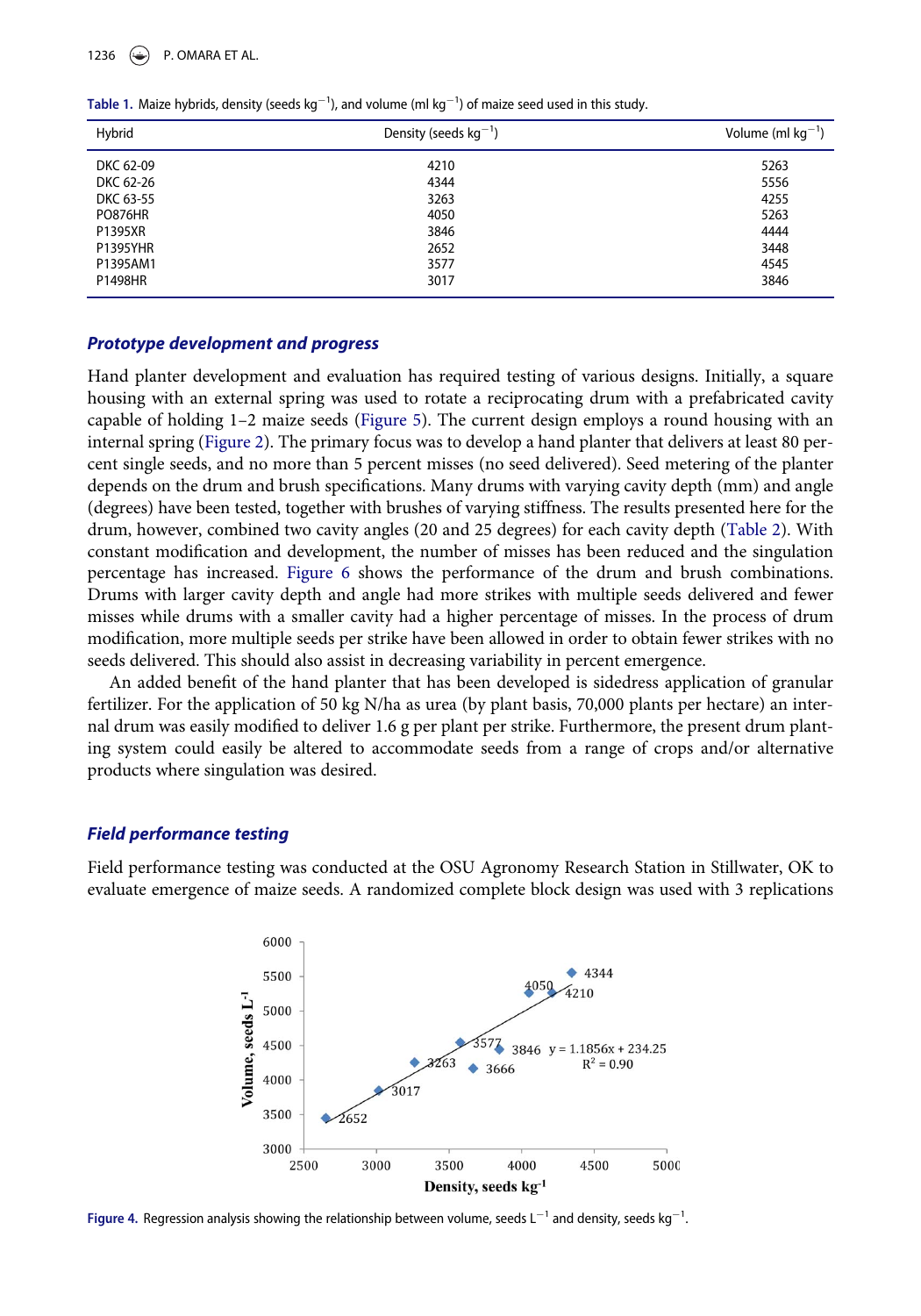<span id="page-5-0"></span>

Figure 5. Sequential development (left to right) of the hand planter showing design progress and tip modification, 2011 through 2013.

Table 2. Treatment means for brush (T4–T8) and drum combinations (235, 260) including misses, single, and multiple seeds.

|                |           |        | Means (%) |                  |
|----------------|-----------|--------|-----------|------------------|
| Brush          | Drum (mm) | Misses | Singles   | <b>Multiples</b> |
| T <sub>4</sub> | 235       | 6.5    | 90        | 3.5              |
| T <sub>4</sub> | 260       | 3      | 85        | 12               |
| T <sub>5</sub> | 235       | 6      | 64        | 30               |
| T <sub>5</sub> | 260       | 5      | 65        | 30               |
| T6             | 235       | 4      | 76        | 20               |
| T6             | 260       |        | 64        | 34               |
| T7             | 235       | 5.5    | 89        | 5.5              |
| T7             | 260       | 4      | 78        | 18               |
| T8             | 235       | 14     | 84        |                  |
| T <sub>8</sub> | 260       | 8.5    | 85        | 5.5              |

<span id="page-5-2"></span><span id="page-5-1"></span>235 and 260 are drum cavity depth (mm), T4–T8 are test brushes



Figure 6. Distribution of maize singles and misses for brush and drum combinations averaged over 10 ten planter strikes (T-values represent different brush sizes and stiffness, 235 and 260 represent drum cavity depth in mm), September 2013.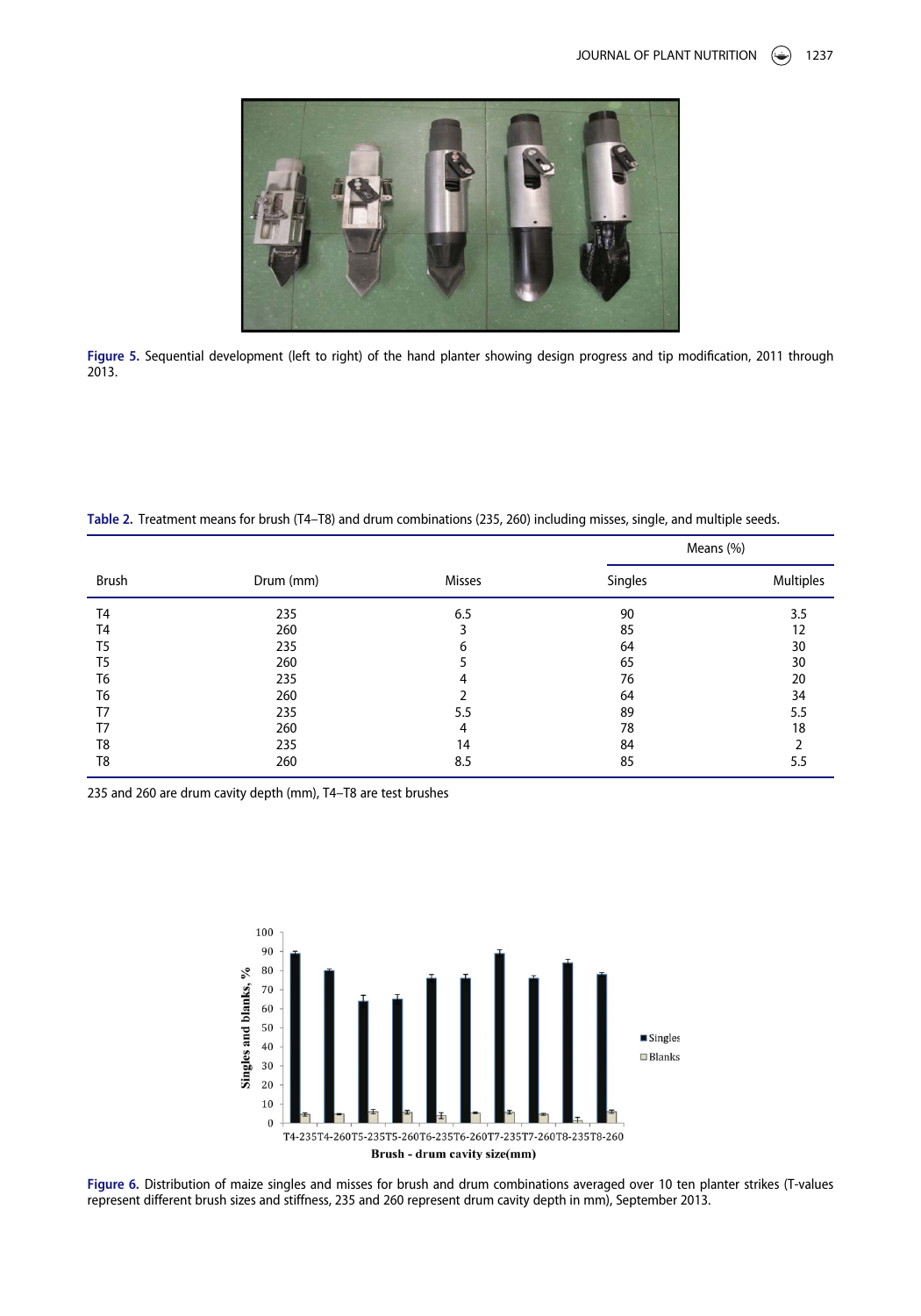

Figure 7. Field performance and emergence tests on seed–drum combinations.

and 13 treatments; consisting of 2 housings (H1st and H1so), 2 drum sizes (450s and 450b), and 3 seed sizes (3572, 3263, and 2652). All treatments were planted with Pioneer hybrid maize seed on tilled ground, 0.76 m apart. Emergence counts, including single and multiple seeds, were taken and percent emergence (%) for each treatment was averaged from the three replications. Results for the emergence counts for different treatments are summarized in a bar chart presented in [Figure 7.](#page-6-4)

### Conclusions and recommendations

The inherent differences in maize seed make it hard to have a universal drum that works for the array of seed sizes found around the world. Future users of the hand planter are encouraged to first evaluate the drum cavity using seed within their region. Drum cavity size and depth can then be altered to accommodate the seed used within each production region so as to optimize seed singulation. Furthermore, field observations have shown ergonomic differences among operators. This has impacted planting depth and the precision with which seeds are planted in the soil. Simple training is required for third world users allowing for more precise delivery of maize seed into the soil.

Significant progress has been made in planter design and singulation results. Current OSU hand planter models have surpassed the initial target goal of 80 percent singulation. The number of multiples and misses using the "up-stroke" release design have also been reduced through continuous evaluation and modification. However, the up-stroke design is more cumbersome as it involves the back and forward motion of the planter to create an adequate hole for the single seed planting. Observations from field testing indicate that the "down-stroke" releasing drum design has more promise. Although this design still has lower singulation, it is easier to use, does not involve a back and forward motion, and has less soil clogging in the planter tip. This work is focused on improving singulation and reducing misses in the "down-stroke" design. Once this design is fully vetted, it will be evaluated under various field conditions, modifying the planter tip to allow for the best soil–seed contact.

#### References

- <span id="page-6-0"></span>Adjei, E. O., S. H. M. Aikins, P. Boahen, K. Chand, I. Dev, M. Lu, V. Mkrtumyan, S. D. Samaraweera, and A. Teklu. 2003. Combining mechanization with conservation agriculture in the transitional zone of Brong Ahafo Region, Ghana. ICRA Working Documents Series 108. Wageningen, the Netherlands: International Centre for Development Oriented Research in Agriculture.
- <span id="page-6-1"></span>Aikins, S. H. M., A. Bart-Plange, and S. Opoku-Baffour. 2010. Performance evaluation of jab planters for maize planting and inorganic fertilizer application. ARPN Journal of Agricultural and Biological Science 5(1): 29–33.
- <span id="page-6-2"></span>Boomsma, C. R., J. B. Santini, M. Tollenaar, and T. J. Vyn. 2009. Maize morphophysiological responses to intense crowding and low nitrogen availability: An analysis and review. Agronomy Journal 101(6): 1426–1452.
- <span id="page-6-3"></span>Chim, B. K., P. Omara, N. Macnack, J. Mullock, S. Dhital, and W. Raun. 2014. Effect of seed distribution and population on maize (Zea mays L.) grain yield. International Journal of Agronomy 1–8.

<span id="page-6-4"></span>